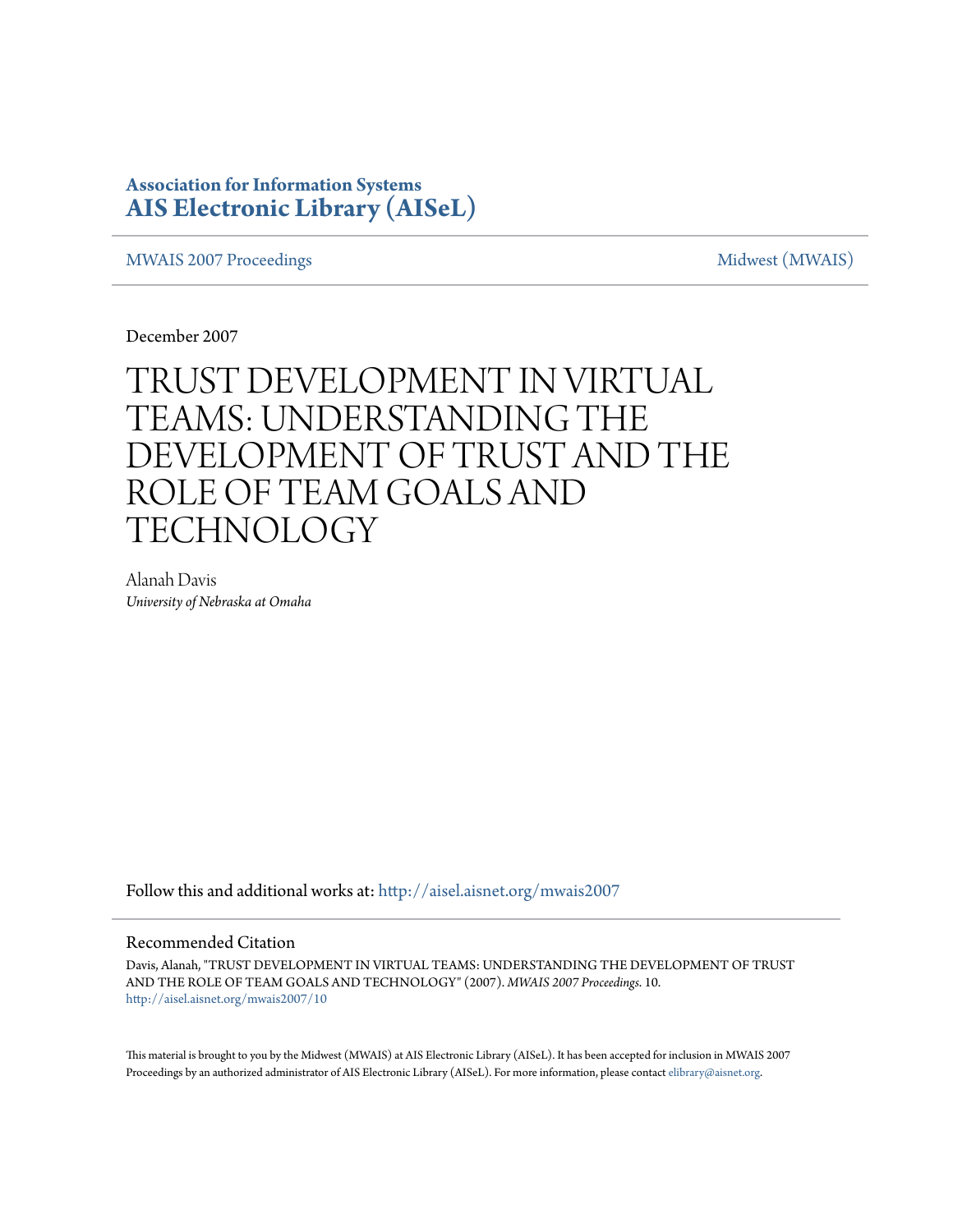## **TRUST DEVELOPMENT IN VIRTUAL TEAMS: UNDERSTANDING THE DEVELOPMENT OF TRUST AND THE ROLE OF TEAM GOALS AND TECHNOLOGY**

#### **Alanah Davis**

University of Nebraska at Omaha alanahdavis@mail.unomaha.edu

#### **ABSTRACT**

*Virtual teams benefit both organizations and academic institutions by bringing together team members from different areas of expertise. This practice is rapidly gaining popularity; however, understanding how trust is formed among team members has yet to be fully understood. Using a qualitative research method of in-depth interviews, three research questions explore the definition and development of trust in virtual teams as well as the role that team goals and technology play in the development of trust in virtual teams. This study shows that the development of trust is complex, team goals contribute in developing that trust, and technology is also an enabler in that development.* 

#### **KEYWORDS**

Trust, Virtual Teams, Computer-mediated Teams, Dispersed Work Groups, Distributed Collaborative Teams

#### **INTRODUCTION**

Organizations exist to create value for stakeholders and teams exist to create value for organizations. Virtual teams are used to benefit organizations by bringing together team members from different areas of expertise. This is becoming commonplace in educational institutions as well as organizations (Beranek 2005). Organizations are relying on virtual teams due to a competitive global market, the benefits that can be achieved by integrating the work of specialized employees who might be dispersed, and the need to save time and money (DeRosa et al. 2004). When teams trust one another, they produce higher quality outputs (Sarker et al. 2001). By learning how team members define and view trust, organizations will be one step closer to learning how to create a virtual environment that fosters trust for these teams to work in.

One of the most cited definitions suggests that trust is "the willingness of a party to be vulnerable to the actions of another party based on the expectation that the other party will perform a particular action important to the trustor, irrespective of the ability to monitor or control that other party" (Mayer et al.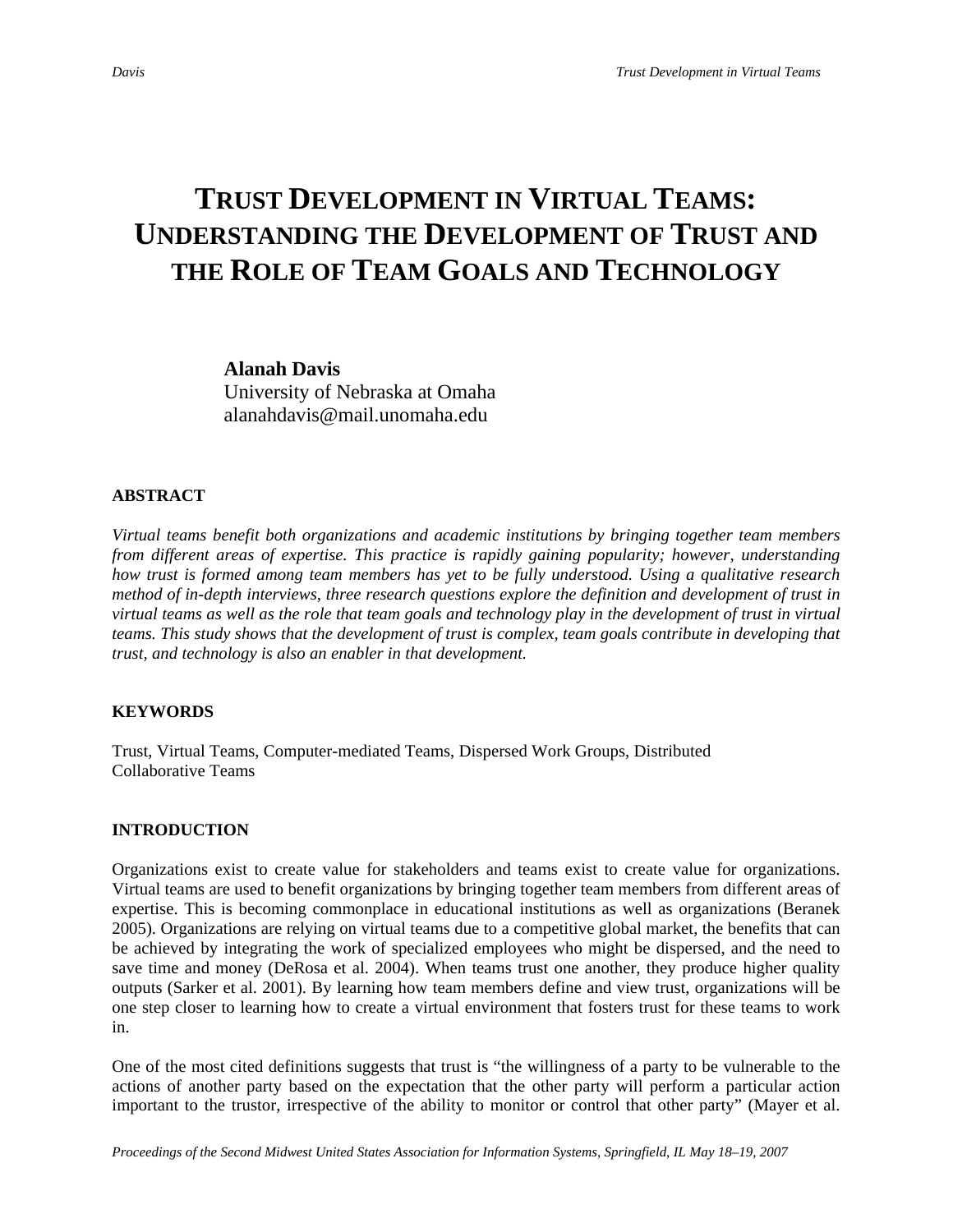1995). Additionally, virtual teams can be defined as teams who work predominantly through the use of information and communication technology (Dubé et al. 2004). These teams of people work interdependently across space, time, and organizational boundaries through the use of technology in order to facilitate communication and collaboration (Lipnack et al. 1997).

This study presents exploratory research using an interpretive paradigm that addresses the following questions:

- 1. How does trust develop in a virtual setting? What are the factors that contribute to trust development? What is similar or different about the ways team members develop trust?
- 2. How does the goal of the virtual team positively or negatively impact team trust?
- 3. How does technology play a role of an enabler or barrier in the development of trust?

Interviews of individuals on their views on trust in virtual teams leads to an identification of categories of issues and provides a model for future empirical research. This study is important for two reasons. First, as the concepts of virtual teams become more and more common in organizations, team trust has become central to team development and has been found to be highly beneficial to the functioning of organizations (Dirks et al. 2001; Khazanchi et al. 2006). Second, overall trusting behaviors among individuals appear to be in decline in both online and offline interactions (Boyd 2003; Fukuyama 1995). If it is true that trusting relationships are on the decline and trust is an important variable in organizational relationships, it is necessary that research be done in this area to identify the challenges and solutions related to trust.

The next section introduces and summarizes earlier work in the area of trust in virtual teams as well as presents the theoretical lens for this study. The following section discusses the methodology of the research followed by the results from this study. The final section presents a summary and concludes with an agenda for future research.

## **BACKGROUND**

#### **Framework for Understanding Literature on Trust**

The phenomenon of trust has been studied in various ways and in various disciplines. In an analysis of how researchers have operationalized the variable of trust, a natural framework that allows for understanding the literature on trust was uncovered (Sitkin et al. 1993). The four clusters in the framework include individual attributes, behaviors, situations, and institutional arrangements.

- 1. *Trust as Individual Attributes*. This stream focuses on an individual's trust in another person. The argument that organizational trust has its basis in individuals exists because it is the individual members of organizations who trust, not the organizations (Zaheer et al. 1998). This trust can often be shaped or influenced by a society's culture as well (Fukuyama 1995). One recent example of this category can be illustrated by a study that used teams to develop computer-based application systems to solve business problems for organizations located in different parts of the world (i.e., the U.S. and Hong Kong) (Sarker 2005). Participants or individuals who extensively participated in the electronic conversations were perceived as having the individual attributes of credibility and trustworthiness because of their high participation.
- 2. *Trust as Behaviors*. This type of trust relates high trust with cooperation and low trust with competition (Sitkin et al. 1993). In a study of risk and reliance during a stock market game, it was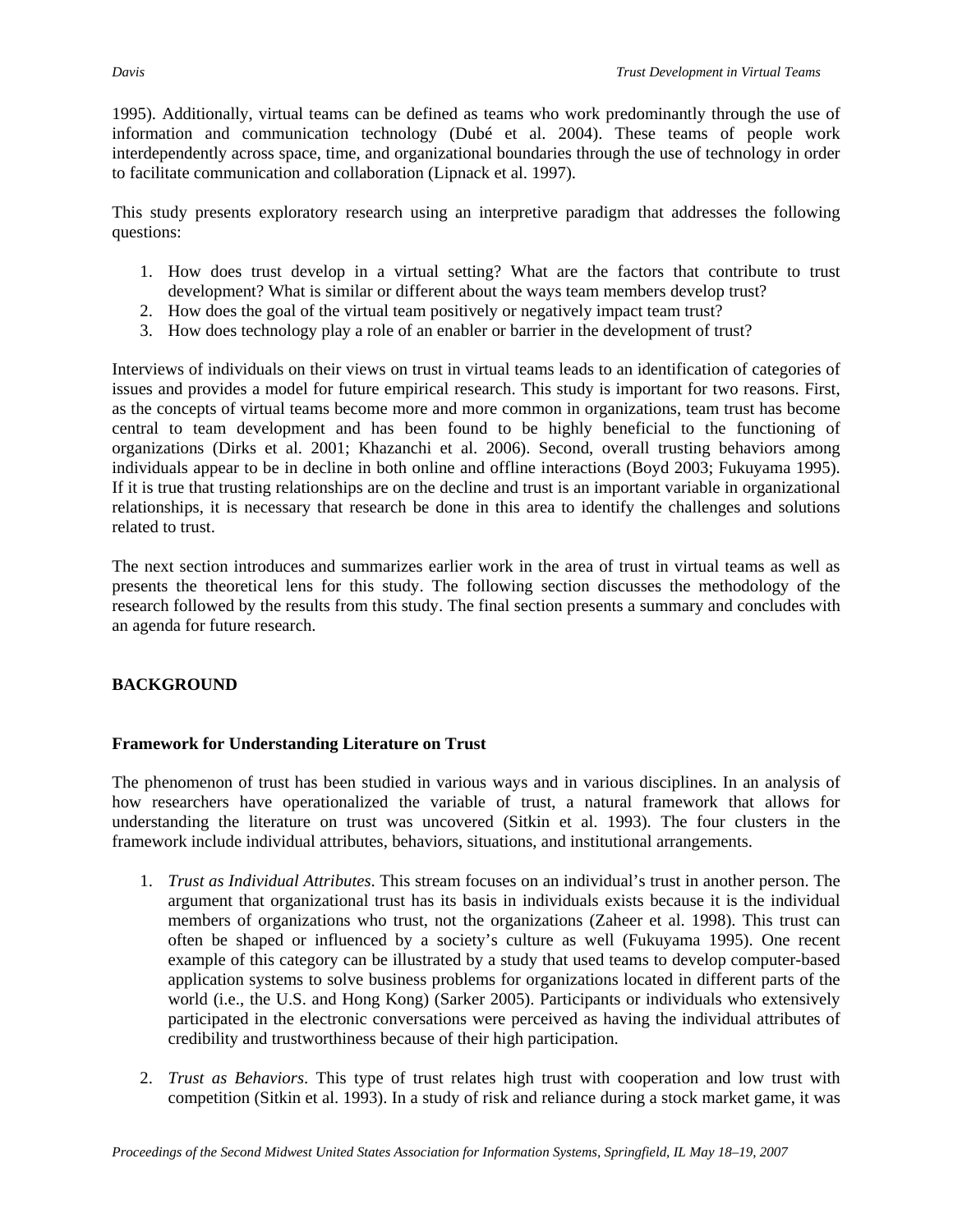found that trust started low in the computer-mediated teams but over time increased to levels comparable with the face–to-face teams due to the cooperation (Wilson et al. 2006).

- 3. *Trust as Situations*. This category suggests that trust is only necessary in cases of interdependence, or when the completion of one's task depends on another. This type of Prisoner's Dilemma task has been studied numerous times. In one study the amount of money won or lost by two study participants was a function of the combination of choices that the participants made, therefore dependant on another person (Deutsch 1958). A second example concluded that if participants are not able to meet before playing a similar game online but do engage in some form of "get to know each other" text chat, they show the same kinds of trust of participants who play the game in face-to-face meetings (Zheng et al. 2001). Furthermore, the degree of trust a person has in a team member or partner has been shown to either directly or indirectly affect a number of work outcomes, including performance, organizational citizenship behaviors, organizational commitment, turnover intentions, satisfaction, and group performance (Dirks et al. 2001; Kramer 1999).
- 4. *Trust as Institutional Arrangements*. The final stream of literature on trust identifies trust as an institutional arrangement. This category views trust as an arrangement through the "use of contracts, sanctioning capabilities, or legalistic procedures as formal substitutes for interpersonal trust" (Sitkin et al. 1993). Illustrations of this may include the practice of parents trusting their children to stay all day with teachers or day care workers as well as the practice of employers trusting their property to employees (Shapiro 1987).

The four clusters provide a background for understanding the meaning of trust in virtual teams in the words of the study participants. The clusters are also useful for identifying the categories that emerge from virtual team participants in relation to their own virtual team work.

#### **Theoretical Lens**

The theoretical lens for this research differs from other research in this domain because it uses goal setting theory (Locke 1964). Goal setting theory suggests that specific and difficult goals lead to improved task performance over vague or easy goals. Goal setting affects the behavior of individuals and their job-related performance. Furthermore, goal setting theory states that individuals make calculated decisions about their desired goals. Once the intended goal is determined by an individual, achievement intentions direct and motivate efforts to attain the goal. Goal setting theory was chosen as the theoretical lens for this research because of the fact that virtual team collaboration efforts are joint and not individual. Team efforts must be directed toward a group goal (Briggs et al. 2006). Specifically, team efforts must be directed toward a group goal of establishing team trust. In addition to the use of goal setting theory as the theoretical lens for this research, the second research question seeks to understand how goals impact trust in virtual teams.

#### **METHODOLOGY**

The intent of this study was to document ways in which virtual team members, in their own words, develop trust with their team members in the virtual projects of which they have been a part. The research methodology selected for this research was qualitative. The qualitative method seeks to understand human behavior, using an interpretive paradigm (Baxter et al. 2004). This qualitative approach relies on in-depth interviews as the main source of information.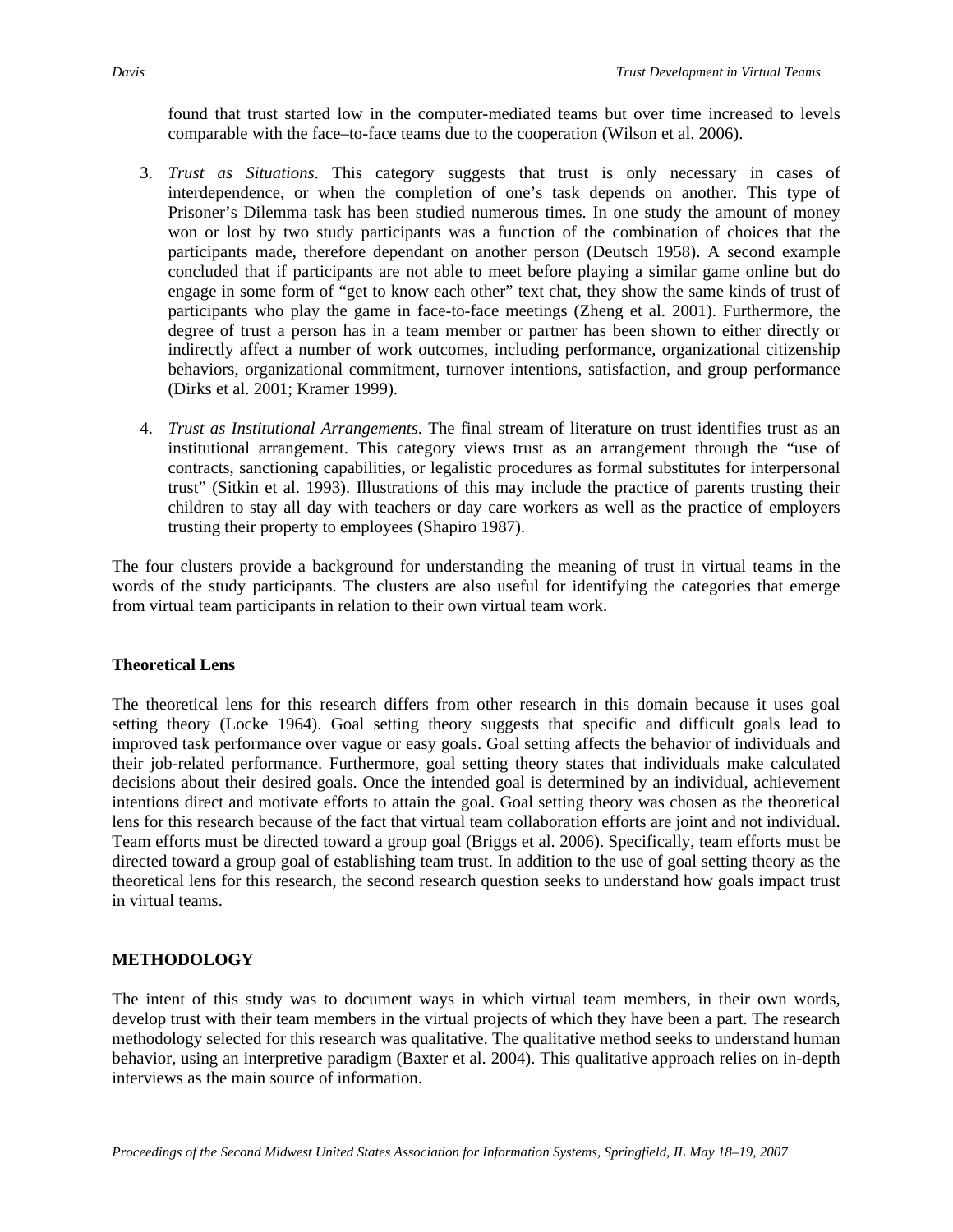### **Participants**

Members of different organizations were selected for interviews based on their interest in the research topic and their willingness to participate in the interviews required for the qualitative methodology. All participants had been members of their respective organizations for at least three years, ranging up to 10 years. The selected participants included two males and one female. Since this is a foundational study, only three participants were included.

At the time of the study, Interviewee #1 was a developer from an e-commerce company, Interviewee #2 was a developer from an international manufacturer, and Interviewee #3 was a project manager from an insurance company. Participants were originally contacted through e-mail in order to schedule interviews. At that time they were informed of the research topic.

#### **Interview Protocol**

The interview protocol reflected the three main research questions in this study. Initially, in order to find answers to the research questions, participants were asked the following four background questions: How many virtual team projects have you been involved with? How many people are on your virtual project teams? What is your personal definition of trust? How have you found trust to be a factor in the virtual team projects you have been a part of? After background information was uncovered the questions were geared in order to answer the research questions.

The first research question sought to answer how trust develops in a virtual setting. In order to answer this question, participants were asked the following four questions: What do you do as an individual to establish trust? What do you and your teammates do to establish trust with each other as a team? What is similar about what you do individually and what is done as a team to develop trust? What is dissimilar about what you do individually to develop trust and what is done as a team?

The second question asked how the goal of the virtual team impacted the team trust. Participants were asked to think of one particular group task, describe the task, and how it began. They were then asked about the goal of the project and how it related to the teams' trust. Specifically, the participants were asked the following questions: How did the goal of that virtual team project impact the teams' trust? Positively or negatively?

Finally, this research sought to understand how technology played a role in the development of trust, either as an enabler or a barrier. Participants were asked the following eight questions: What collaboration tools/technologies did your team rely on? How did those tools/technologies effect the development of trust? Were they helpful? Not helpful? Would you consider them an enabler or a barrier to the development of trust? What functionality could the tools/technologies have provided that would have made trust develop quickly? Easier? What functionality did the tools/technologies provide that was not necessary for the development of trust?

## **Data Gathering**

Structured interviews were held with each participant based on the interview protocol. The interviews were all done individually and lasted between 30 to 45 minutes with each study participant. The interviews were taped in order to allow for full engagement of the researcher during the interviewing process (Baxter et al. 2004). The taped interviews were then transcribed immediately following the taping. The recordings were transcribed verbatim in the "uttered talk" format, which includes all verbal expressions. The verbatim transcripts were then reviewed and coded using Strauss and Corbin's (1998)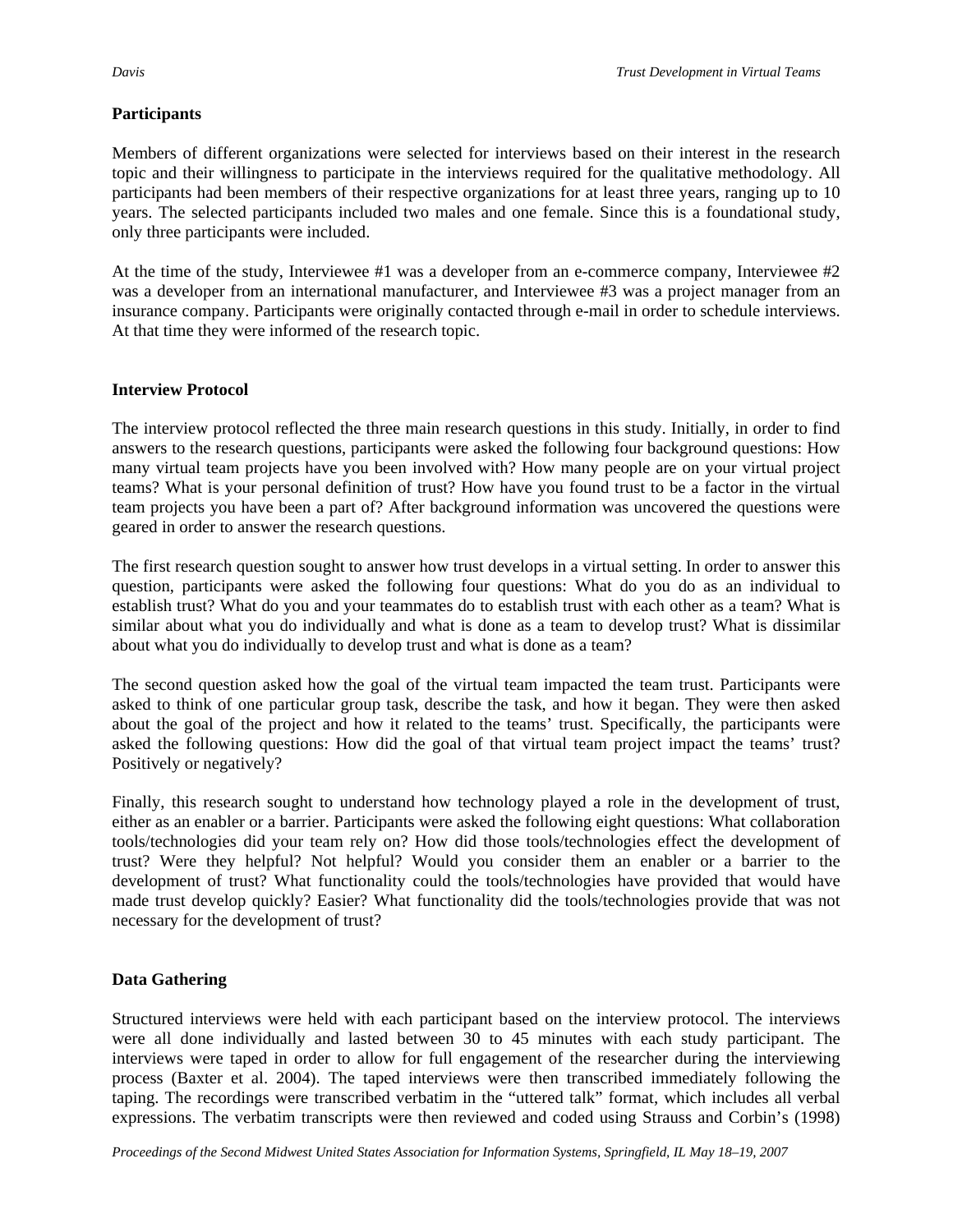open coding method in order to identify the similarities, differences, themes, and patterns among the interviews. During open coding, the raw data was broken down into parts and closely examined and compared for similarities and differences. The results section of this research relies on the transcribed interviews.

## **RESULTS AND DISCUSSION**

## **Trust Development in Virtual Teams**

The first research question was: How does trust develop in a virtual setting? The findings of this question identified factors that make trust development difficult and factors that make trust development easier. Poor communication and organizational politics are the two factors that were identified as making the development of trust difficult. Trust as an institutional arrangement, good communication, feedback, and team-building are the categories that relate to making the development of trust in virtual teams easier. It is interesting to note that communication is a category in both areas.

The first category of factors that make trust development difficult is poor communication. To illustrate this, one participant commented on how he spoke cautiously in open discussions he had with other team members for fear that he would be misunderstood or misrepresented in other conversations that he was not a part of. Building on that example is the idea of poor communication about schedules in virtual teams. This topic was uncovered from both the perspective of a team member and the perspective of a project manager. The team member felt like he had to go out of his way in some cases to communicate and show that his work was getting done. On the other side, the project manager felt like it was the job of everyone to stay on top of the schedule and communication of that status.

Politics, often found in organizations, is the second category identified as a factor that makes the development of trust difficult. This factor was only identified by the project manager.

In contrast to factors that make trust development difficult are the factors that make trust development easier. In this case four categories were identified. The first category relates to the literature and the idea that trust can be formed as an institutional arrangement. One participant noted that he only trusted his teammates (from another organization) because he trusted the organization they were a part of.

The second category in this area is a combination of both good communication and shared knowledge. One participant referred to how important he found it was to keep everyone in the loop. Later on, the same participant mentioned that things break down in the team communication. Another participant supported this idea by saying she strives to communicate effectively with her teammates and it all comes down to that communication.

The third category of factors that make trust development easier is feedback. This idea was only mentioned by one participant (the project manager). She mentioned that it is much more difficult to establish trust without the physical reactions and she finds that providing and asking for feedback can help ease the pain.

The final category in this section includes team-building. Two of the three participants mentioned teambuilding activities as one of the things their organization stresses for virtual team members. One participant mentioned cases where traveling at the beginning of a project to meet team members helped him establish a working relationship. Similarly, another participant mentioned traveling and getting together for team-building social activities. She mentioned that the organization thinks it's important for social activities to take place when team members are together and that is stressed more than the actual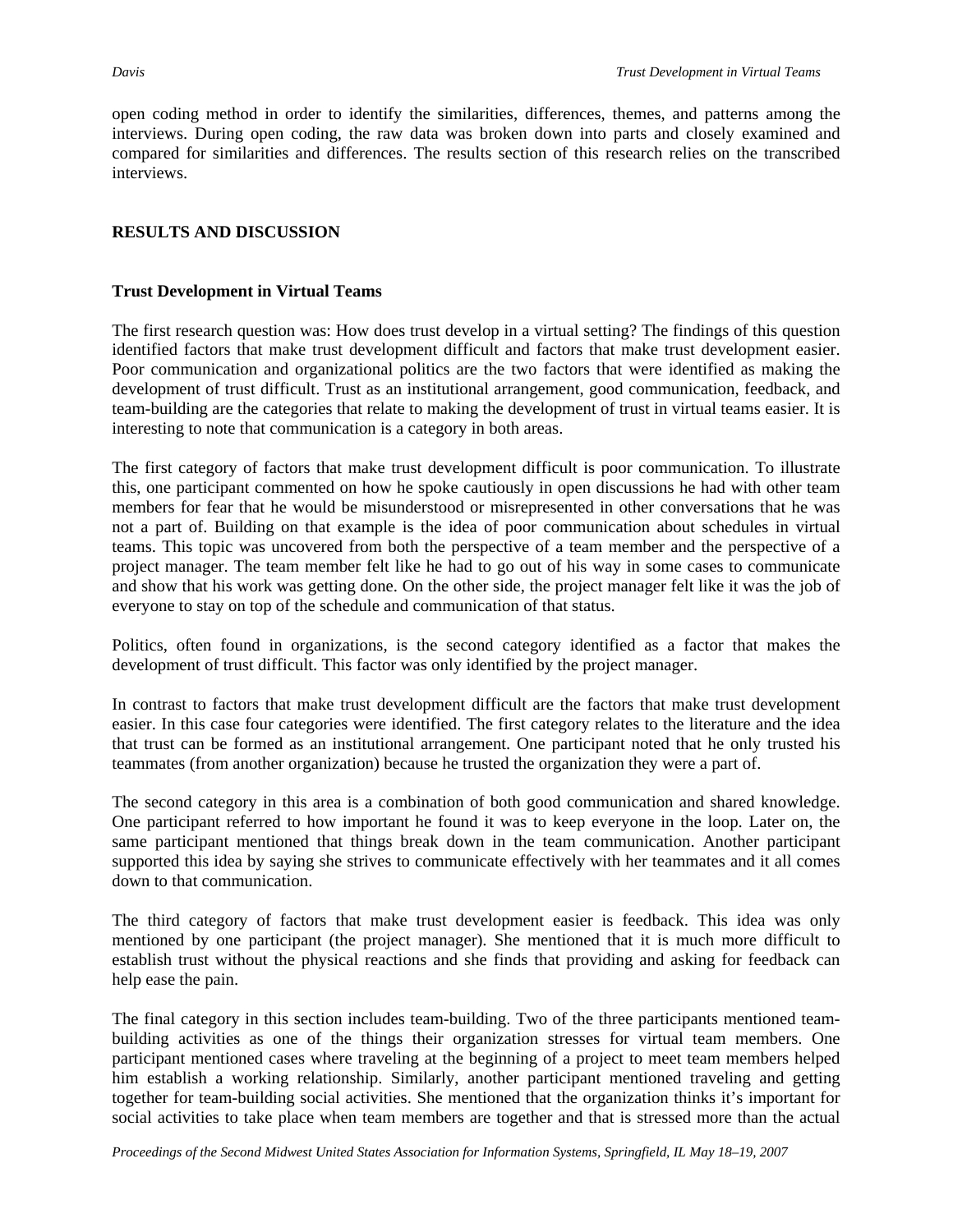work activities. Additionally, one participant mentioned having off-task conversations with other team members before meetings begin in order to find out about his team members outside of work life.

#### **Goal Impact on Virtual Team Trust**

The second research question was: How does the goal of the virtual team impact team trust? The findings of this question identified the categories of trust as an institutional arrangement, team-building, and goal pressure.

Trust as an institutional arrangement is consistent with the literature and was identified as a category under the first research question as well as the second research question. In terms of playing a role towards the team's goal, this situation emerged from Interviewee #1. The participant found that the two organizations came together to work on a project and they are equally invested in that project's outcome; therefore they share the same goals and trust that those goals will be met.

The second category that emerged was the concept of team-building. One participant found that using a kick-off activity to lay out project goals is helpful in getting buy-in from all of the participants and gaining trust even before the project starts. Another participant mentioned the team-building activities are important when setting the goals of the project team. Once the goals are set, the team sets the bar high and works to achieve those goals.

The final category that emerged to answer the question of how the goal is impacted by trust is the idea of goal pressure. This idea only emerged from one interview, but makes sense because when a virtual team project has high visibility among executives and therefore high pressure, it is even more essential for that team to establish trust and complete the objectives.

#### **Technology Role Related to Virtual Team Trust**

The final research question was: How does technology play a role in the development of trust? The findings of this question identified tools that were helpful in establishing trust, tools that are not used that could be helpful, and the general idea that trust should be or is often established before the tools are chosen and used.

The first category that emerged covers tools that were found helpful by the study participants in establishing trust. Here each participant identified all of the tools that their virtual teams had access to and used. Tools and technologies such as e-mail, instant messenger (and variations like Skype), VPN, version control, file repositories, and others were mentioned. All of the participants agreed that the tools and technologies that they relied on were an enabler in helping them develop trust. Another participant mentioned the tools were important because they eliminated distance. Additionally, the tools and technologies were considered helpful because they allowed for a higher level of detail and assisted in putting "hands" on what's going on.

A second category of tools and technologies that are not presently used by the virtual teams represented, but could potentially be helpful were also identified. Here it was interesting that the two participants who do not have access to videoconferencing thought that videoconferencing might be a beneficial tool to use when establishing trust; however, the participant who did have access to videoconferencing felt differently and she mentioned that it was only used once or twice a month. A second participant thought that videoconference or face-to-face interaction might also be beneficial. However, overall he did not think that the currently used tools were lacking in any way. The participant that did have access to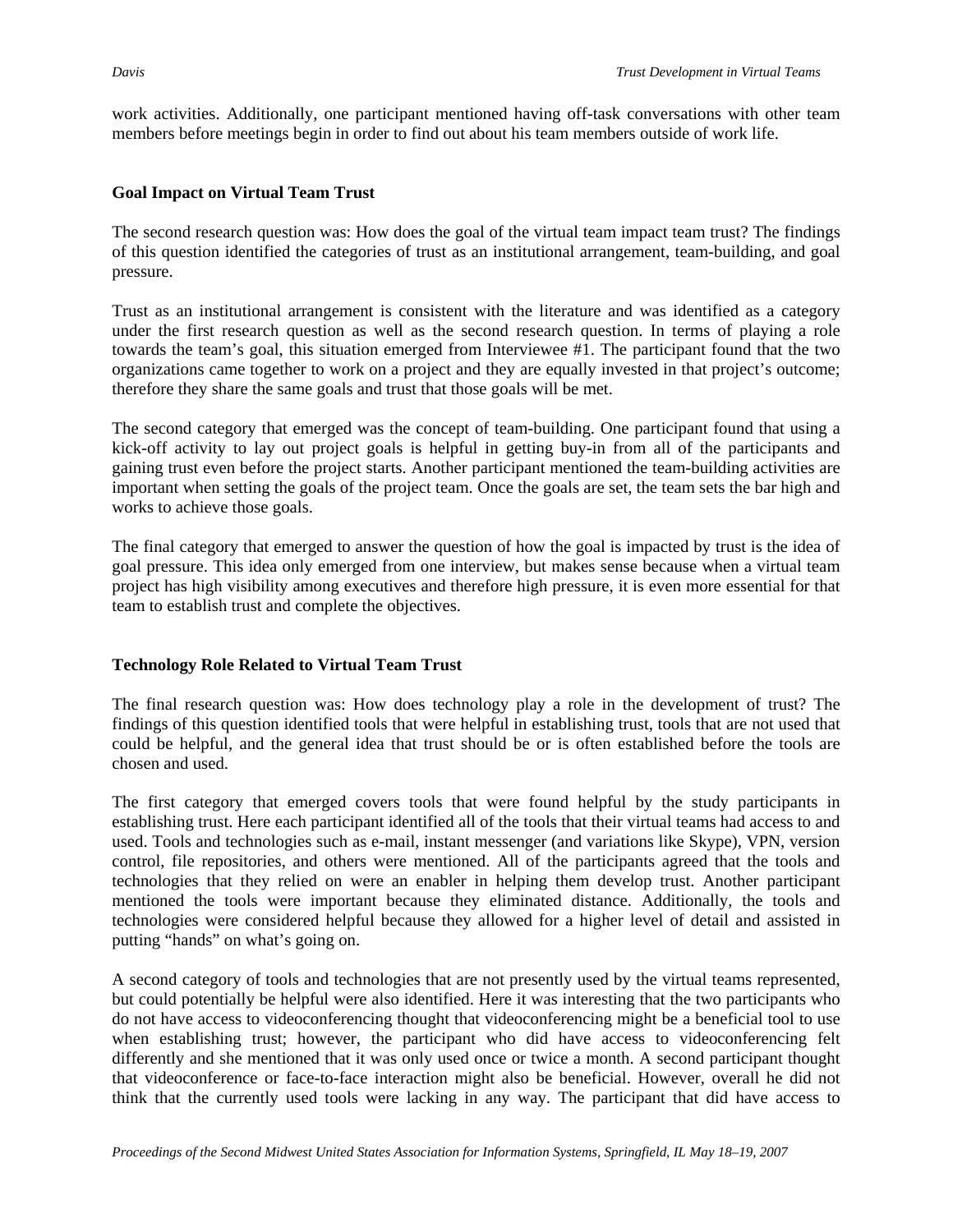videoconferencing thought that a collaborative tool for working on Gantt charts might be helpful from a project manager perspective.

Finally, the general idea emerged that trust should be or is often established before the tools are chosen and used. Interestingly, all participants mentioned something about trust already being in place before they began working on their projects. Another participant mentioned that all of the virtual team members come from the same organizational pool and in their organization they put an emphasis on trying to know everyone.

#### **CONCLUSIONS, LIMITATIONS, AND FUTURE RESEARCH**

Virtual teams benefit all kinds of organizations by bringing together team members from different areas of expertise. This practice is rapidly gaining popularity; however understanding how trust is formed among team members has yet to be fully understood. Using the qualitative research method of in-depth interviews, this study explored the definition and development of trust in virtual teams as well as the role that team goals and technology play in the development of trust in virtual teams. The study showed that the development of trust is complex, team goals contribute in developing that trust, and technology is also an enabler in that development.

One major contribution from this study is the categories that emerged from answering the research questions. When looking at how trust develops, factors that make trust development difficult and easier were identified. Poor communication and politics were the two factors that were identified as making the development of trust difficult. The category of communication relates back to what the literature suggests in terms of understanding trust as an individual attribute and trust as situations of interdependence where one person is relying on another. Additionally, the category of politics relates back to the literature and the idea of trust developing due to an institutional arrangement. Trust as an institutional arrangement, good communication, feedback, and team-building were the categories that relate to making the development of trust in virtual teams easier. Again, these categories relate to the literature and understanding trust as an institutional arrangement and trust as a situation (i.e. good communication). The categories of feedback and team-building correspond to the stream of trust as a behavior and relating cooperation (through feedback and team-building) with high trust.

When looking at the impact of the team's goal on team trust, categories of trust as an institutional arrangement, team-building, and goal pressure were all identified. Goal pressure falls into the literature stream of trust as situations and the idea that one task is dependent on another.

Finally, tools were identified that were helpful in establishing trust, unused tools that could be helpful were identified, and the general idea that trust should be or is often established before the tools are chosen and used. Additionally, the interviews uncovered different perceptions of videoconferencing. Participants who did not rely on videoconferencing assumed that its use would increase trust and the participant that did use it did not put much value on its use. Future research should look into the trust benefits or perception of benefits when using videoconferencing in virtual teams.

A second contribution from this study is the idea that trust definitions relate to organizational roles of the participants. Reviewing the transcribed interviews, I found it interesting that participants' personal definitions of trust line up with their organizational roles. For example, the study participant who was a virtual team project manager defined trust as a confidence in all team members completing their duties whereas another participant who was not a project manager related his definition to having his ideas accepted and not having repercussions. I also found it interesting that one participant did not believe that virtual team trust was a factor in his experiences; however, later in the interview the participant stated that trust was important and its establishment was necessary before teamwork ever began. Since this research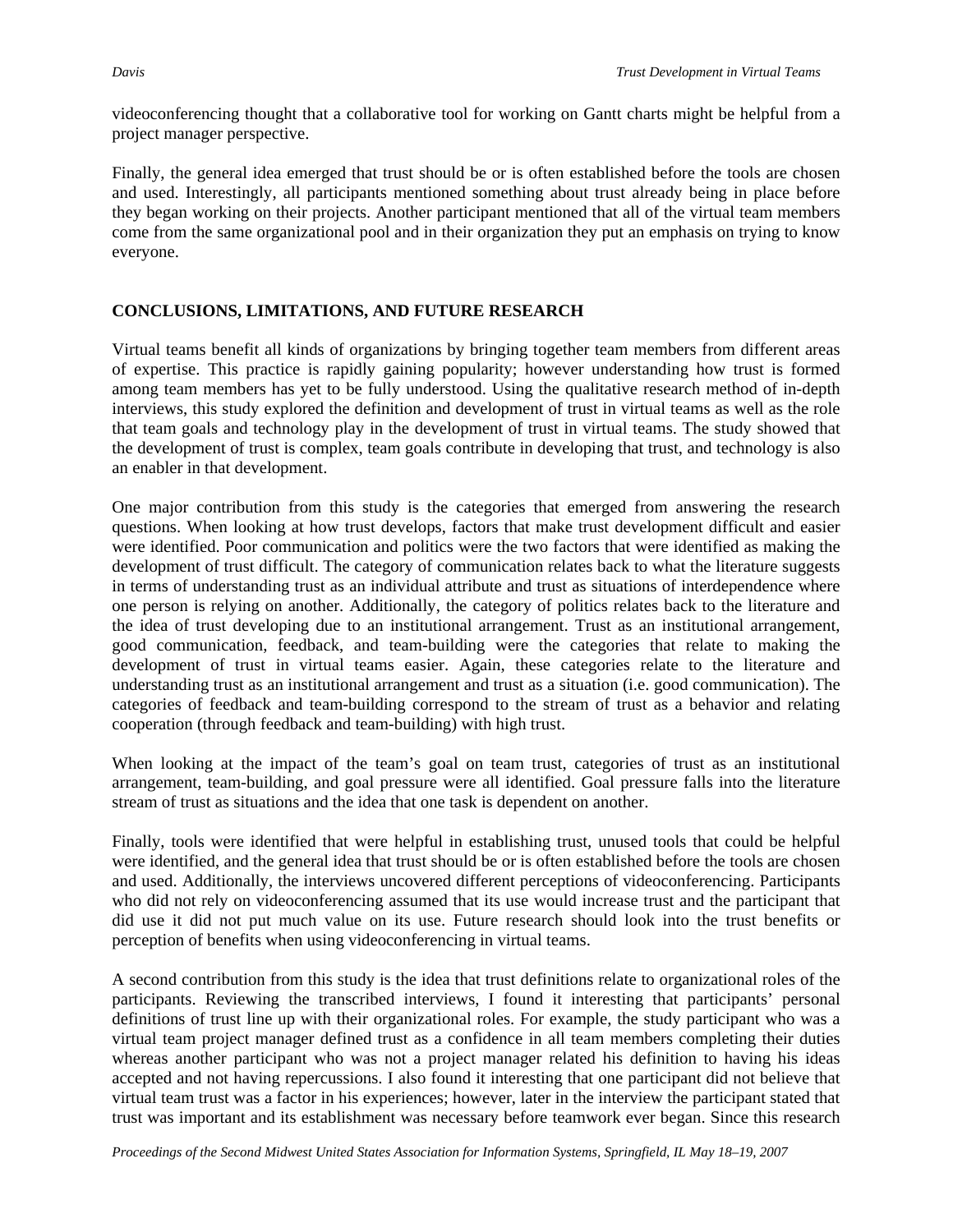shows an apparent difference in the definitions of trust, additional research should explore this gap in greater detail in order to identify what other differences in trust exist between virtual team managers and team members.

One limitation of this study is that the findings are not able to be generalized beyond the specific situation. However, a third major contribution from this study is the fact that the research path is traceable. An interview protocol was used to hold structured interviews and the results from these interviews were typed, coded, and analyzed. The result of this process does answer the research questions and could be replicated by another researcher. In fact, future research can be completed holding additional interviews in order to determine the strength of the identified categories.

#### **ACKNOWLEDGEMENTS**

The author would like to thank Dr. Cynthia Robinson-Moore and Dr. Ilze Zigurs for their guidance and insights.

#### **REFERENCES**

- Baxter, L. A., and Babbie, E. *The Basics of Communication Research*, Belmont, CA, Wadsworth/Thomson, 2004.
- Beranek, P. M. "A Comparison of Relational and Trust Training Techniques for Virtual Team Communication: How Much Training is Enough," *38th Hawaii International Conference on System Sciences*, IEEE Computer Society Press, 2005, pp. 1–10.
- Boyd, J. "The Rhetorical Construction of Trust Online," *Communication Theory* (13:4), 2003, pp. 392–410.
- Briggs, R. O., Kolfschoten, G. L., de Vreede, G. J., and Dean, D. L. "Defining Key Concepts for Collaboration Engineering," *12th Americas Conference on Information Systems*, *Acapulco*, *Mexico* 2006.
- DeRosa, D. M., Hantula, D. A., Kock, N., and D'Arcy, J. "Trust and Leadership in Virtual Teamwork: A Media Naturalness Perspective," *Human Resource Management* (43:2/3), 2004, pp. 219–232.
- Deutsch, M. "Trust and Suspicion," *Journal of Conflict Resolution* (2:3), 1958, pp. 265–279.
- Dirks, K. T., and Ferrin, D. L. "The Role of Trust in Organizational Settings," *Organization Science* (12:4), 2001, pp. 450–468.
- Dubé, L., and Paré, G. "The Multi-faceted Nature of Virtual Teams," in *Virtual teams: Projects, Protocols, and Processes,* D. J. Pauleen (ed.), Idea Group Publishing, 2004.
- Fukuyama, F. *Trust: The Social Virtues and the Creation of Prosperity*, New York, Free Press, 1995.
- Khazanchi, D., and Zigurs, I. "Patterns for Effective Management of Virtual Projects: Theory and Evidence," *International Journal of E-Collaboration* (2:3), 2006, pp. 25–49.
- Kramer, R. "Trust and Distrust in Organizations: Emerging Perspectives, Enduring Questions," *Annual Review of Psychology* (50:1), 1999, pp. 569–598.
- Lipnack, J., and Stamps, J. *Virtual Teams: Reaching Across Space, Time, and Organizations with Technology*, New York, John Wiley and Sons, 1997.
- Locke, E. A. "The Relationship of Intentions to Motivation and Affect," Cornell University, 1964.
- Mayer, R. C., Davis, J. H., and Schoorman, F. D. "An Integrative Model of Organizational Trust," *Academy of Management Review* (20:3), 1995, pp. 709–734.
- Sarker, S. "Knowledge Transfer and Collaboration in Distributed U.S.-Thai Teams," *Journal of Computer-Mediated Communication* (10:4), 2005.
- Sarker, S., Valacich, J. S., and Sarker, S. "An Exploration of Trust in Virtual Teams Using Three Perspectives," 2001, p. 595.
- Shapiro, S. P. "The Social Control of Impersonal Trust," *The American Journal of Sociology* (93:3), 1987, pp. 623– 658.
- Sitkin, S. B., and Roth, N. L. "Explaining the Limited Effectiveness of Legalistic 'Remedies' for Trust/Distrust," *Organization Science* (4:3), 1993, pp. 367–393.
- Strauss, A., and Corbin, J. *Basics of Qualitative Research: Techniques and Procedures for Developing Grounded Theory*, London, Sage, Thousand Oaks, 1998.